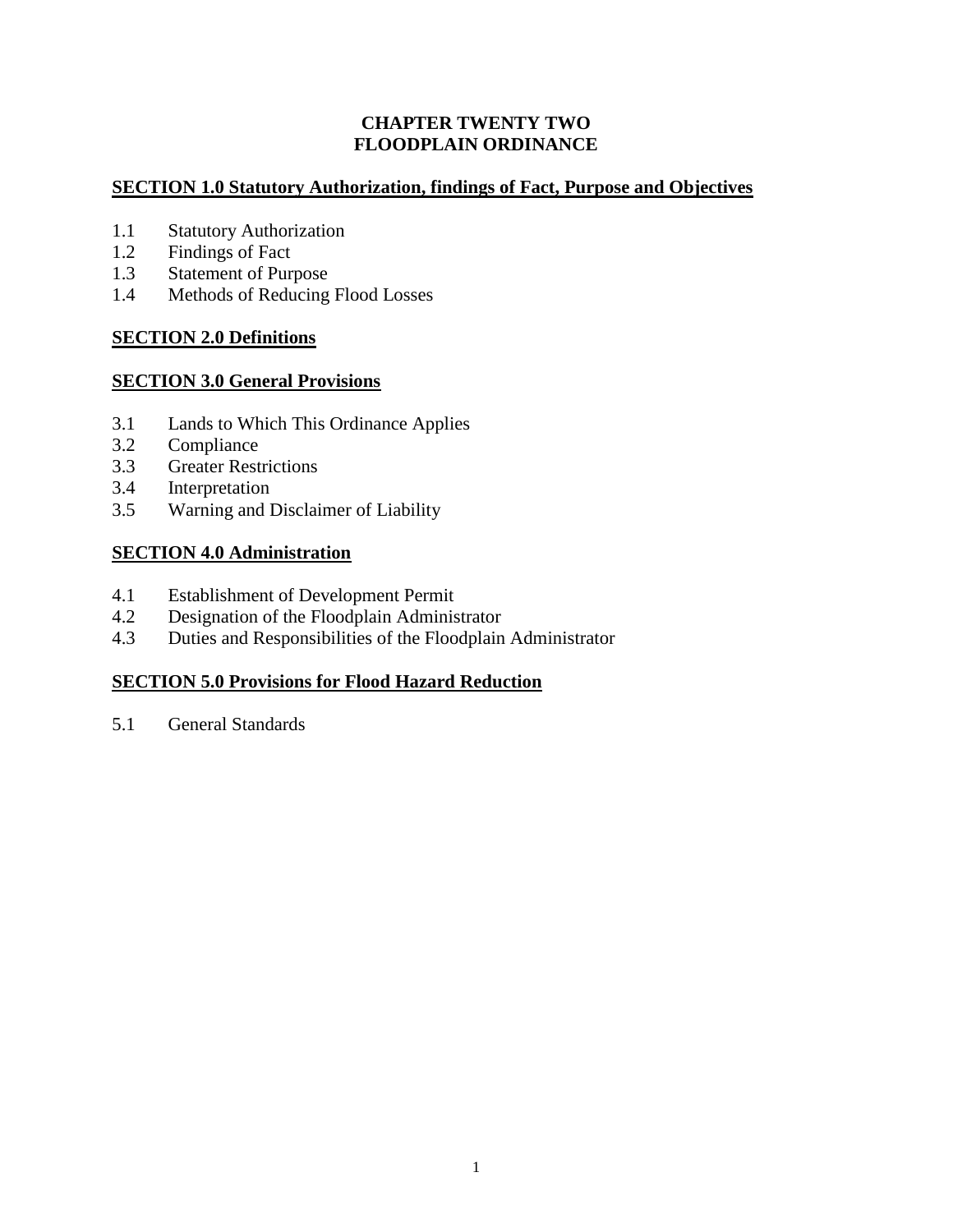## CHAPTER TWENTY TWO ORDINANCE NO. 2011-04 (North Dakota - Model "A") FLOOD DAMAGE PREVENTION ORDINANCE - NO MAP

## SECTION 1.0

## 1.1 STATUTORY AUTHORIZATION

The legislation of the State of North Dakota has in North Dakota Century Code Chapters 40-47, 11-33 and 58-03 delegated the responsibility to local governmental units to adopt regulations designed to promote the public health, safety, and general welfare of its citizenry. Therefore, the CANDO CITY COUNCIL of CANDO, North Dakota does ordain as follows:

#### 1.2 FINDINGS OF FACT

- (1) The flood hazard areas of THE CITY OF CANDO are subject to periodic inundation which could result in loss of life and property, health and safety hazards, disruption of commerce and governmental services, extraordinary public expenditures for flood protection and relief, and impairment of the tax base, all of which adversely affect the public health, safety and general welfare.
- (2) These flood losses are caused by the cumulative effect of obstructions in areas of special flood hazards which can increase flood heights or velocities, and when inadequately floodproofed, elevated or otherwise protected from flood damage also contribute to the flood loss.

#### 1.3 STATEMENT OF PURPOSE

It is the purpose of this ordinance to promote the public health, safety, and general welfare, and to minimize public and private losses due to flood conditions in specific areas by provisions designed:

- (1) To protect human life and health;
- (2) To minimize expenditure of public money for costly flood control projects;
- (3) To minimize the need for rescue and relief efforts associated with flooding and generally undertaken at the expense of the general public;
- (4) To minimize prolonged business interruptions;
- (5) To minimize damage to public facilities and utilities such as water and gas mains, electric, telephone and sewer lines, streets, and bridges;
- (6) To help maintain a stable tax base by minimizing future flood blight areas;
- (7) To ensure that those who occupy the flood-prone areas assume responsibility for their actions.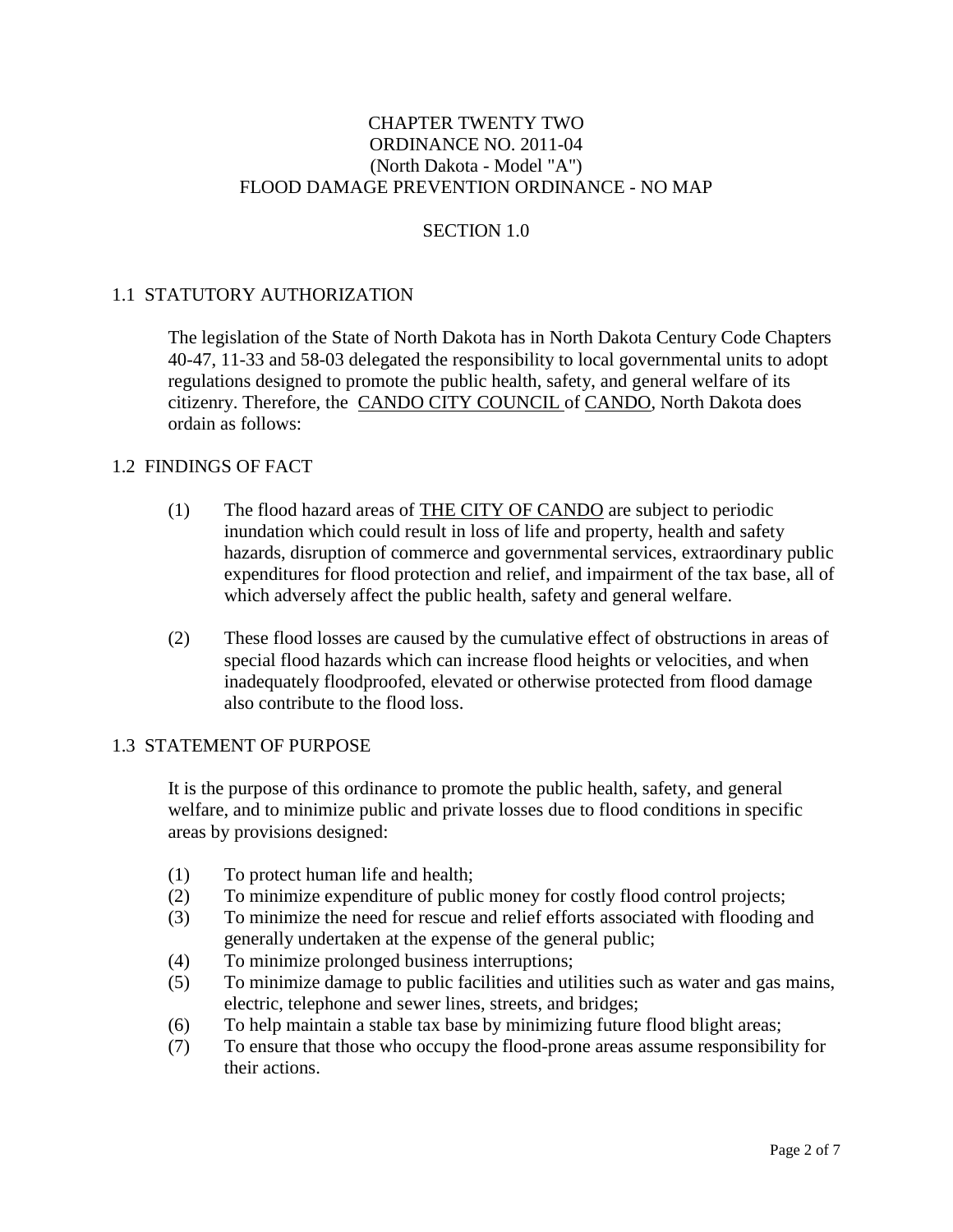(8) To ensure that those who occupy areas prone to flooding assume responsibility for their actions.

## 1.4 METHODS OF REDUCING FLOOD LOSSES

In order to accomplish its purposes, this ordinance includes methods and provisions for:

- (1) Restricting or prohibiting uses which are dangerous to health, safety, and property due to water or erosion hazards, or which result in damaging increases in erosion or in flood heights or velocities;
- (2) Requiring that uses vulnerable to floods, including facilities which serve such uses, be protected against flood damage at the time of initial construction;
- (3) Controlling the alteration of natural floodplains, stream channels, and natural protective barriers, which help accommodate or channel flood waters;
- (4) Controlling filling, grading, dredging, and other development which may increase flood damage; and
- (5) Preventing or regulating the construction of flood barriers which will unnaturally divert flood waters or which may increase flood hazards in other areas.

## SECTION 2.0

## **DEFINITIONS**

Unless specifically defined below, words or phrases used in this ordinance shall be interpreted so as to give them the meaning they have in common usage and to give this ordinance its most reasonable application.

"Base flood" means the flood having a one percent chance of being equaled or exceeded in any given year.

"Development" means any man-made change to improved or unimproved real estate, including but not limited to buildings or other structures, mining, dredging, filling, grading, paving, excavation or drilling operations located within the area of special flood hazard.

"Flood" or "flooding" means a general and temporary condition of partial or complete inundation of normally dry land areas from:

- 1) the overflow waters, and/or
- 2) the unusual and rapid accumulation or runoff of surface waters from any source.

"Lowest floor" means the lowest floor of a structure including the basement.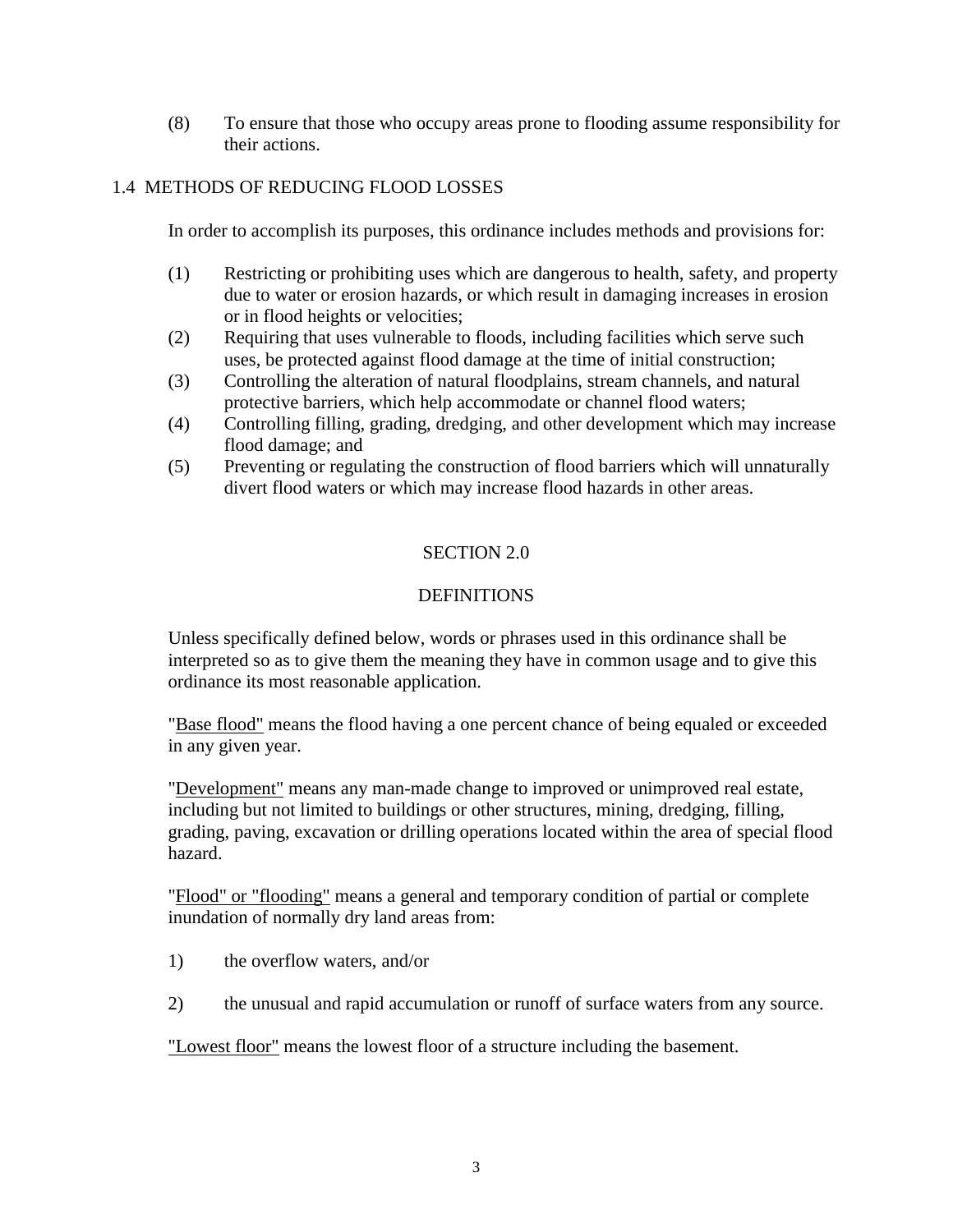"Manufactured home" means a structure that is transportable in one or more sections, built on a permanent chassis, and designed to be used with or without a permanent foundation. It does not include recreational vehicles or travel trailers unless placed on a site for 180 consecutive days or more.

"New construction" means structures for which the "start of construction" commenced on or after the effective date of this ordinance.

"Structure" means a walled and roofed building, including manufactured homes as well as gas or liquid storage tanks above the ground.

"Substantial improvement" means any repair, reconstruction, or improvement of a structure, the cost of which equals or exceeds 50 percent of the market value of the structure before the improvement or repair is started. This term includes structures which have incurred substantial damage regardless of the actual repair work performed.

The term does not, however, include either:

- (1) any project for improvement of a structure to comply with existing state or local health, sanitary, or safety code specifications which are solely necessary to assure safe living conditions; or
- (2) any alteration of a structure listed on the National Register of Historic Places or on a State Inventory of Historic Places.

"Violation" means a failure of a structure or other development to be fully compliant with the community's floodplain management ordinance.

## SECTION 3.0

#### GENERAL PROVISIONS

## 3.1 LANDS TO WHICH THIS ORDINANCE APPLIES

This ordinance shall apply to all areas within the jurisdiction of **THE CITY OF CANDO**.

#### 3.2 COMPLIANCE

No structure or land shall hereafter be constructed, located, extended, converted, or altered without full compliance with the terms of this ordinance and other applicable regulations.

## 3.3 GREATER RESTRICTIONS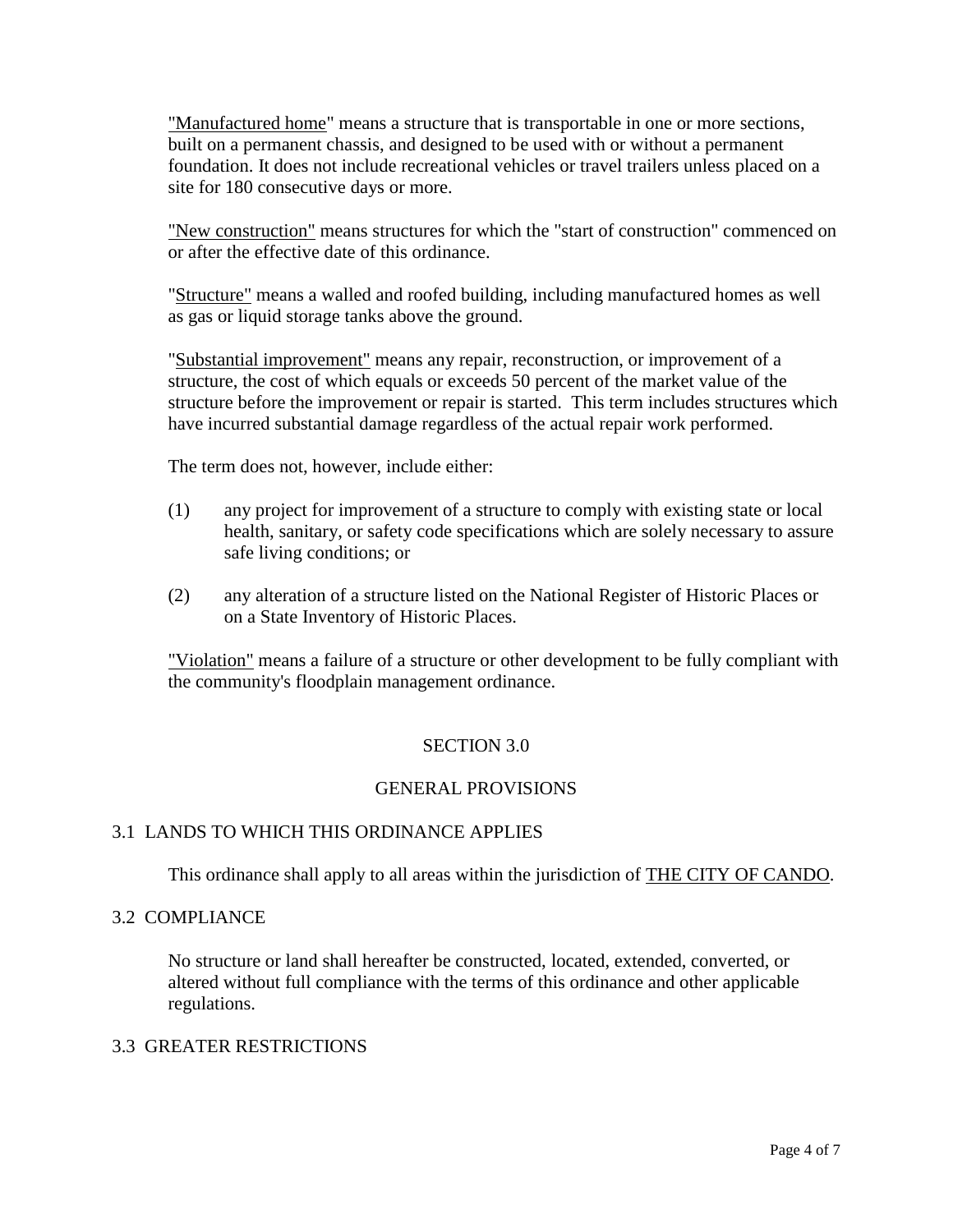This ordinance is not intended to repeal, remedy, or impair any existing easements, covenants, or deed restrictions. However, where this ordinance and another ordinance, easement, covenant, or deed restriction conflict or overlap, whichever imposes the more stringent restrictions shall prevail.

## 3.4 INTERPRETATION

In the interpretation and application of this ordinance, all provisions shall be:

- (1) Considered as minimum requirements;
- (2) Liberally construed in favor of the governing body; and
- (3) Deemed neither to limit nor repeal any other powers granted under state statutes.

## 3.5 WARNING AND DISCLAIMER OF LIABILITY

This ordinance shall not create liability on the part of THE CITY OF CANDO, any officer or employee thereof, or the Federal Emergency Management Agency for any flood damages that result from reliance on this ordinance or any administrative decision lawfully made there under.

## SECTION 4.0

## ADMINISTRATION

## 4.1 ESTABLISHMENT OF DEVELOPMENT PERMIT

A development permit shall be obtained before construction or development begins within the community. Application for a development permit shall be made on forms furnished by the CITY OF CANDO and may include, but not be limited to: plans in duplicate drawn to scale showing the nature, location, dimensions, and elevations of the areas in question; existing or proposed structures, fill, storage of materials, drainage facilities; and the location of the foregoing.

## 4.2 DESIGNATION OF THE FLOODPLAIN ADMINISTRATOR

The BUILDING INSPECTOR is hereby appointed to administer and implement this ordinance by granting or denying development permit applications in accordance with its provisions.

## 4.3 DUTIES AND RESPONSIBILITIES OF THE FLOODPLAIN ADMINISTRATOR

Duties of the FLOODPLAIN ADMINISTRATOR shall include, but not be limited to:

## 4.3-1 Permit Review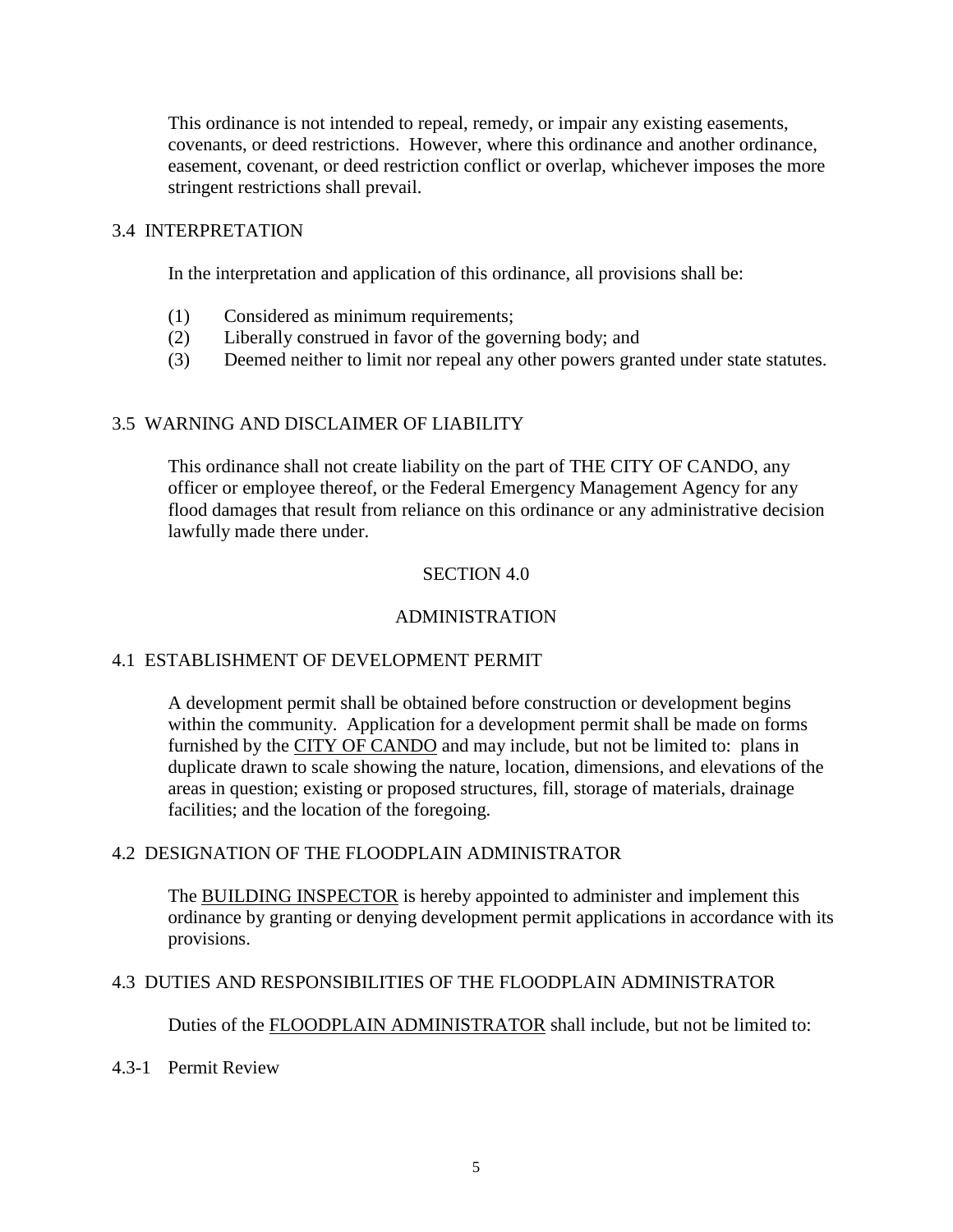Permit applications shall be reviewed (using the best available base flood elevation data from any federal, state, or local source) to:

a) assure sites are reasonably safe from flooding;

b) determine that all necessary permits have been obtained from those federal, state, or local agencies from which prior approval is required; and

c) to determine if the proposed development adversely affects the flood carrying capacity of a flood-prone area.

For the purposes of this ordinance, "adversely affects" means damage to adjacent properties because of rises in flood stages attributed to physical changes of the channel and the adjacent overbank areas.

- (1) If it is determined that there is no adverse effect and the development is not a building, then the permit shall be granted without further considerations.
- (2) If it is determined that there is an adverse effect, then technical justification (i.e., registered professional engineer) for the proposed development shall be required.
- (3) If the proposed development is a building, then the building shall be elevated.
- 4.3-2 Alteration of Watercourses

The local administrator shall:

- (1) notify adjacent communities, the respective water resource district, and the North Dakota State Engineer prior to any alteration or relocation of any watercourse.
- (2) require that maintenance is provided within the altered or relocated portion of said watercourse so that the flood carrying capacity is not diminished.

## SECTION 5.0

## PROVISIONS FOR FLOOD HAZARD REDUCTION

#### 5.1 GENERAL STANDARDS

If a proposed building site is located in a flood-prone area, all new construction and substantial improvements (including the placement of pre-fabricated buildings and manufactured homes) shall conform to the following standards:

- 5.1-1 Anchoring
	- (1) All new construction and substantial improvements (including additions) shall be anchored to prevent flotation, collapse or lateral movement of the structure.
- 5.1-2 Construction Materials and Methods
	- (1) All new construction and substantial improvements shall be constructed with materials and utility equipment resistant to flood damage.